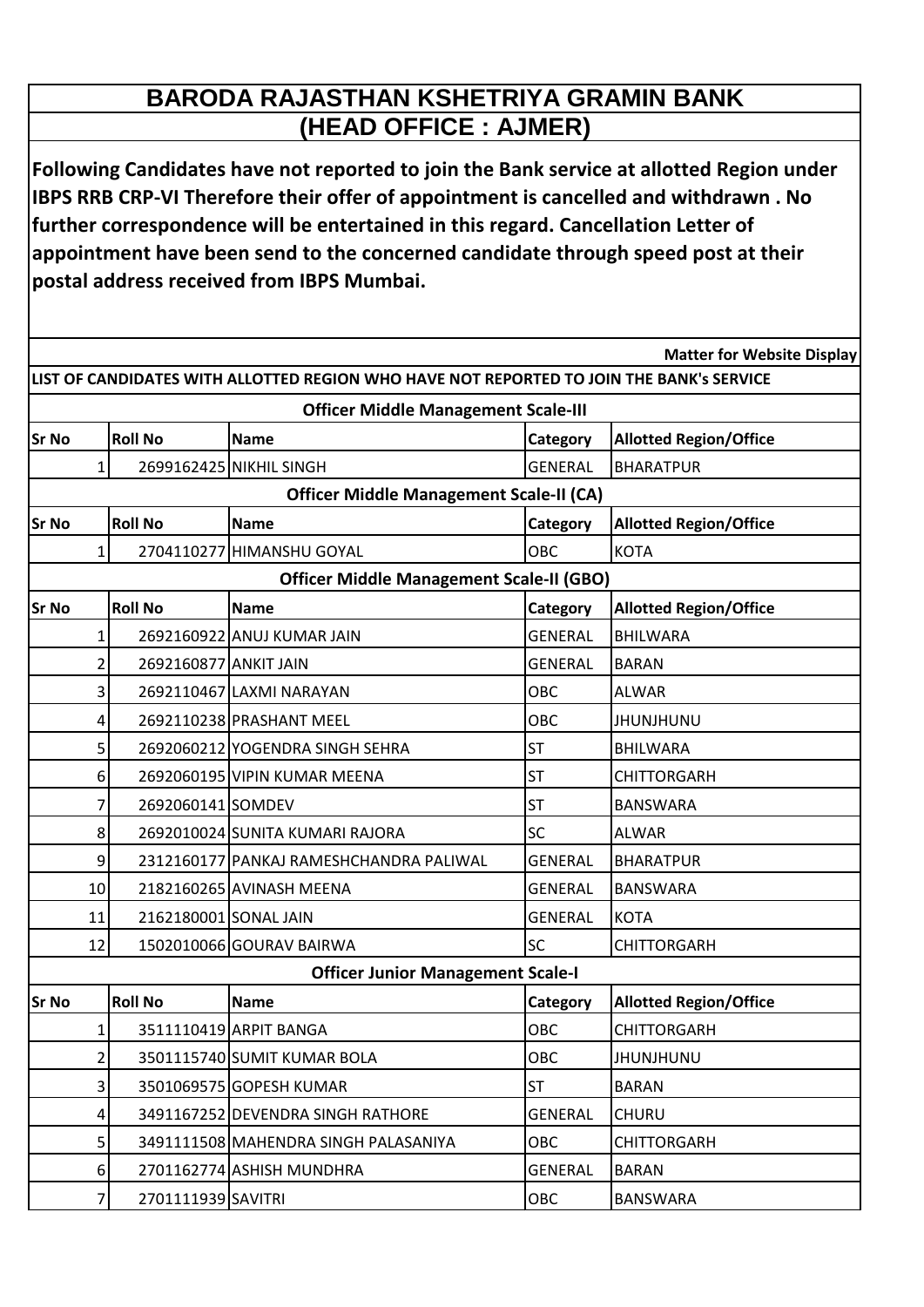| <b>Sr No</b>    | <b>Roll No</b>              | <b>Name</b>                        | Category       | <b>Allotted Region/Office</b> |  |  |  |  |
|-----------------|-----------------------------|------------------------------------|----------------|-------------------------------|--|--|--|--|
| 8 <sup>1</sup>  |                             | 2691019377 LAXMI KHANNA            | <b>SC</b>      | <b>JHUNJHUNU</b>              |  |  |  |  |
| 9               |                             | 2681111764 SHIVANI NEHRA           | <b>OBC</b>     | <b>ALWAR</b>                  |  |  |  |  |
| 10              |                             | 2661163354 HIMANK SETIA            | <b>GENERAL</b> | <b>CHITTORGARH</b>            |  |  |  |  |
| 11              |                             | 2661160419 KARTIK SONI             | <b>GENERAL</b> | <b>BARAN</b>                  |  |  |  |  |
| 12              |                             | 2651110185 SAURABH CHOUDHARY       | <b>OBC</b>     | <b>BARAN</b>                  |  |  |  |  |
|                 | <b>Office Assistant (M)</b> |                                    |                |                               |  |  |  |  |
| <b>Sr No</b>    | <b>Roll No</b>              | <b>Name</b>                        | Category       | <b>Allotted Region/Office</b> |  |  |  |  |
| $1\vert$        |                             | 2730707137 VIPIN KHANDELWAL        | <b>GENERAL</b> | <b>BANSWARA</b>               |  |  |  |  |
| $\mathsf{2}$    |                             | 2730706510 JAYA KUNWAR SARANGDEVOT | <b>GENERAL</b> | <b>BANSWARA</b>               |  |  |  |  |
| $\overline{3}$  |                             | 2721513930 AJAY KUMAR OLA          | <b>GENERAL</b> | <b>BANSWARA</b>               |  |  |  |  |
| 4               |                             | 2720712762 ASHISH KUMAR AGRAWAL    | <b>GENERAL</b> | <b>SIKAR</b>                  |  |  |  |  |
| 5               |                             | 2720711874 KHUSHBOO SHARMA         | <b>GENERAL</b> | <b>JHUNJHUNU</b>              |  |  |  |  |
| 6 <sup>1</sup>  |                             | 2720513408 DHARMVEER SINGH         | OBC            | <b>JHUNJHUNU</b>              |  |  |  |  |
| 7               |                             | 2720511274 DESHRAJ KUMAWAT         | <b>OBC</b>     | <b>SIKAR</b>                  |  |  |  |  |
| 8 <sup>1</sup>  |                             | 2720511273 SAURAV NAGAL            | <b>OBC</b>     | <b>CHURU</b>                  |  |  |  |  |
| 9               | 2720111021 NISHA            |                                    | <b>SC</b>      | <b>JHUNJHUNU</b>              |  |  |  |  |
| 10              |                             | 2711509521 DEEPAK KUMAR            | <b>GENERAL</b> | <b>BANSWARA</b>               |  |  |  |  |
| 11              |                             | 2711508788 SHASHI BHUSHAN JHA      | <b>GENERAL</b> | <b>BANSWARA</b>               |  |  |  |  |
| 12              |                             | 2700809276 NEETU RAJPUROHIT        | <b>GENERAL</b> | <b>CHURU</b>                  |  |  |  |  |
| 13              |                             | 2700702752 RAHUL GAUR              | <b>GENERAL</b> | <b>CHITTORGARH</b>            |  |  |  |  |
| 14              | 2700509036 SAVITRI          |                                    | <b>OBC</b>     | <b>CHURU</b>                  |  |  |  |  |
| 15              | 2700508981 SANJAY           |                                    | OBC            | <b>CHITTORGARH</b>            |  |  |  |  |
| 16              |                             | 2700508921 SUMITRA RALIYA          | OBC            | <b>CHURU</b>                  |  |  |  |  |
| 17              |                             | 2691573506 MAYANK MATHUR           | <b>GENERAL</b> | <b>CHITTORGARH</b>            |  |  |  |  |
| 18              |                             | 2691567918 YOGESH KUMAR            | <b>GENERAL</b> | BHILWARA                      |  |  |  |  |
| 19              |                             | 2691523530 RAKESH KUMAR            | <b>GENERAL</b> | <b>NEEM KA THANA</b>          |  |  |  |  |
| 20              |                             | 2691512430 KESHAW PANDEY           | <b>GENERAL</b> | <b>CHITTORGARH</b>            |  |  |  |  |
| 21              |                             | 2691357071 CHANDAN KUMAR           | <b>OBC</b>     | SAWAIMADHOPUR                 |  |  |  |  |
| 22              |                             | 2691317178 SUSHIL KUMAR            | OBC            | <b>KOTA</b>                   |  |  |  |  |
| 23              |                             | 2690775758 VIVEK SINGHAL           | <b>GENERAL</b> | <b>BANSWARA</b>               |  |  |  |  |
| 24              | 2690765532 NEHA JAIN        |                                    | <b>GENERAL</b> | SAWAIMADHOPUR                 |  |  |  |  |
| 25              | 2690763620 KAPIL GERA       |                                    | <b>GENERAL</b> | <b>ALWAR</b>                  |  |  |  |  |
| 26              |                             | 2690758304 ASHUTOSH SINGHAL        | <b>GENERAL</b> | <b>BHILWARA</b>               |  |  |  |  |
| 27              |                             | 2690754209 SHIPRA GOYAL            | <b>GENERAL</b> | <b>BHARATPUR</b>              |  |  |  |  |
| 28              |                             | 2690750982 VINAY KUMAR MITTAL      | <b>GENERAL</b> | <b>BARAN</b>                  |  |  |  |  |
| 29              | 2690750810 NAMIT JAIN       |                                    | <b>GENERAL</b> | <b>ALWAR</b>                  |  |  |  |  |
| 30 <sup>2</sup> | 2690750017 AJAY PAL         |                                    | <b>GENERAL</b> | <b>BARAN</b>                  |  |  |  |  |
| 31              |                             | 2690563297 AKSHAY GIRI             | OBC            | <b>CHITTORGARH</b>            |  |  |  |  |
| 32              |                             | 2690562644 PUSHPENDRA SINGH        | OBC            | <b>NEEM KA THANA</b>          |  |  |  |  |